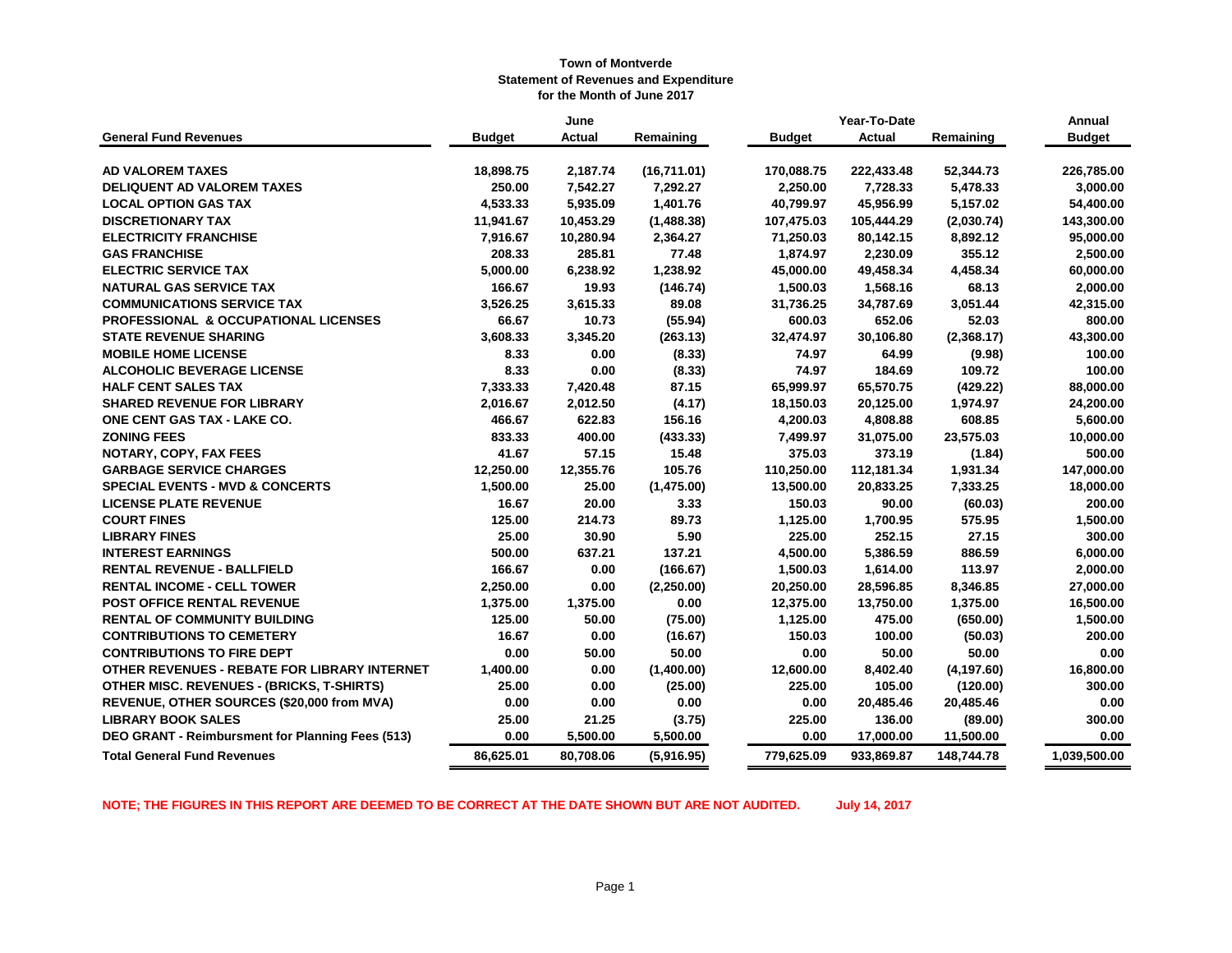|                                                                                                                                           |               | June          |              |                                                    | Year-To-Date                 |                                                    | Annual                                             |
|-------------------------------------------------------------------------------------------------------------------------------------------|---------------|---------------|--------------|----------------------------------------------------|------------------------------|----------------------------------------------------|----------------------------------------------------|
| <b>General Fund Expenditure by Department</b>                                                                                             | <b>Budget</b> | <b>Actual</b> | Remaining    | <b>Budget</b>                                      | <b>Actual</b>                | Remaining                                          | <b>Budget</b>                                      |
| <b>Elections Section (510)</b>                                                                                                            | 8.33          | 0.00          | 8.33         | 74.97                                              | 0.00                         | 74.97                                              | 100.00                                             |
| <b>Council Section (511)</b>                                                                                                              | 2,857.09      | 1,950.00      | 907.09       | 25,713.81                                          | 21,896.63                    | 3,817.18                                           | 34,285.00                                          |
| <b>Mayor's Department (512)</b>                                                                                                           | 1,487.50      | 1,200.00      | 287.50       | 13,387.50                                          | 14,150.00                    | (762.50)                                           | 17,850.00                                          |
| <b>Financial and Administrative (513)</b>                                                                                                 | 15,802.18     | 32,073.84     | (16, 271.66) | 147,897.66                                         | 162,778.26                   | (14,880.60)                                        | 195,304.00                                         |
| <b>Legal Section (514)</b>                                                                                                                | 3,625.00      | 5,805.80      | (2, 180.80)  | 32,625.00                                          | 33,299.19                    | (674.19)                                           | 43,500.00                                          |
| <b>COP Program Section (520)</b>                                                                                                          | 591.66        | 0.00          | 591.66       | 5,324.94                                           | 2,995.01                     | 2,329.93                                           | 7,100.00                                           |
| <b>Law Enforcement Section (521)</b>                                                                                                      | 1,802.49      | 137.94        | 1,664.55     | 77,072.69                                          | 74,419.85                    | 2,652.84                                           | 102,764.00                                         |
| <b>Garbage Section (534)</b>                                                                                                              | 10,250.00     | 10,386.00     | (136.00)     | 92,250.00                                          | 93,836.45                    | (1,586.45)                                         | 123,000.00                                         |
| <b>Public Works Special Projects (539)</b>                                                                                                | 1,266.67      | 875.07        | 391.60       | 11,400.03                                          | 10,291.73                    | 1,108.30                                           | 15,200.00                                          |
| <b>Roads Department (541)</b>                                                                                                             | 15,117.33     | 8,675.68      | 6,441.65     | 143,355.97                                         | 119,483.77                   | 23,872.20                                          | 188,708.00                                         |
| <b>Special Events Section (559)</b>                                                                                                       | 2,083.33      | 795.00        | 1,288.33     | 18,749.97                                          | 42,976.41                    | (24, 226.44)                                       | 25,000.00                                          |
| <b>Cemetery Section (569)</b>                                                                                                             | 83.33         | 0.00          | 83.33        | 749.97                                             | 0.00                         | 749.97                                             | 1,000.00                                           |
| <b>Library Section (571)</b>                                                                                                              | 9,494.41      | 11,145.97     | (1,651.56)   | 90,316.69                                          | 94,892.50                    | (4,575.81)                                         | 118,800.00                                         |
| <b>Parks Department (572)</b>                                                                                                             | 6,757.68      | 3,570.43      | 3,187.25     | 64,069.12                                          | 64,869.19                    | (800.07)                                           | 84,342.00                                          |
| <b>Transfer to Fire Fund (599)</b>                                                                                                        | 4,014.17      | 4,014.17      | 0.00         | 36,127.53                                          | 36,127.53                    | 0.00                                               | 48,170.00                                          |
| TOTAL GENERAL FUND EXPENDITURE                                                                                                            | 75,241.17     | 80,629.90     | (5,388.73)   | 759,115.85                                         | 772,016.52                   | (12,900.67)                                        | 1,005,123.00                                       |
| <b>Current Increase (Decrease) to Reserves:</b>                                                                                           |               | 78.16         |              |                                                    | 161,853.35                   |                                                    |                                                    |
| <b>GENERAL FUND RESERVES</b>                                                                                                              |               |               |              |                                                    |                              |                                                    |                                                    |
|                                                                                                                                           |               |               |              |                                                    |                              |                                                    | Annual                                             |
| Reserves (599)                                                                                                                            | <b>Budget</b> | Actual        | Remaining    | <b>Budget</b>                                      | Actual                       | Remaining                                          | <b>Budget</b>                                      |
| <b>GENERAL FUND RESERVES</b><br><b>RESERVE FOR CEMETERY</b><br><b>RESERVE FOR HISTORICAL ASSOCIATION</b><br><b>RESERVE FOR OPERATIONS</b> |               |               |              | 1,025,000.00<br>8,700.00<br>2,500.00<br>166,800.00 | 0.00<br>0.00<br>0.00<br>0.00 | 1,025,000.00<br>8,700.00<br>2,500.00<br>166,800.00 | 1,025,000.00<br>8,700.00<br>2,500.00<br>166,800.00 |
| <b>Total Reserves</b>                                                                                                                     |               |               |              | 1,203,000.00                                       | 0.00                         | 1,203,000.00                                       | 1,203,000.00                                       |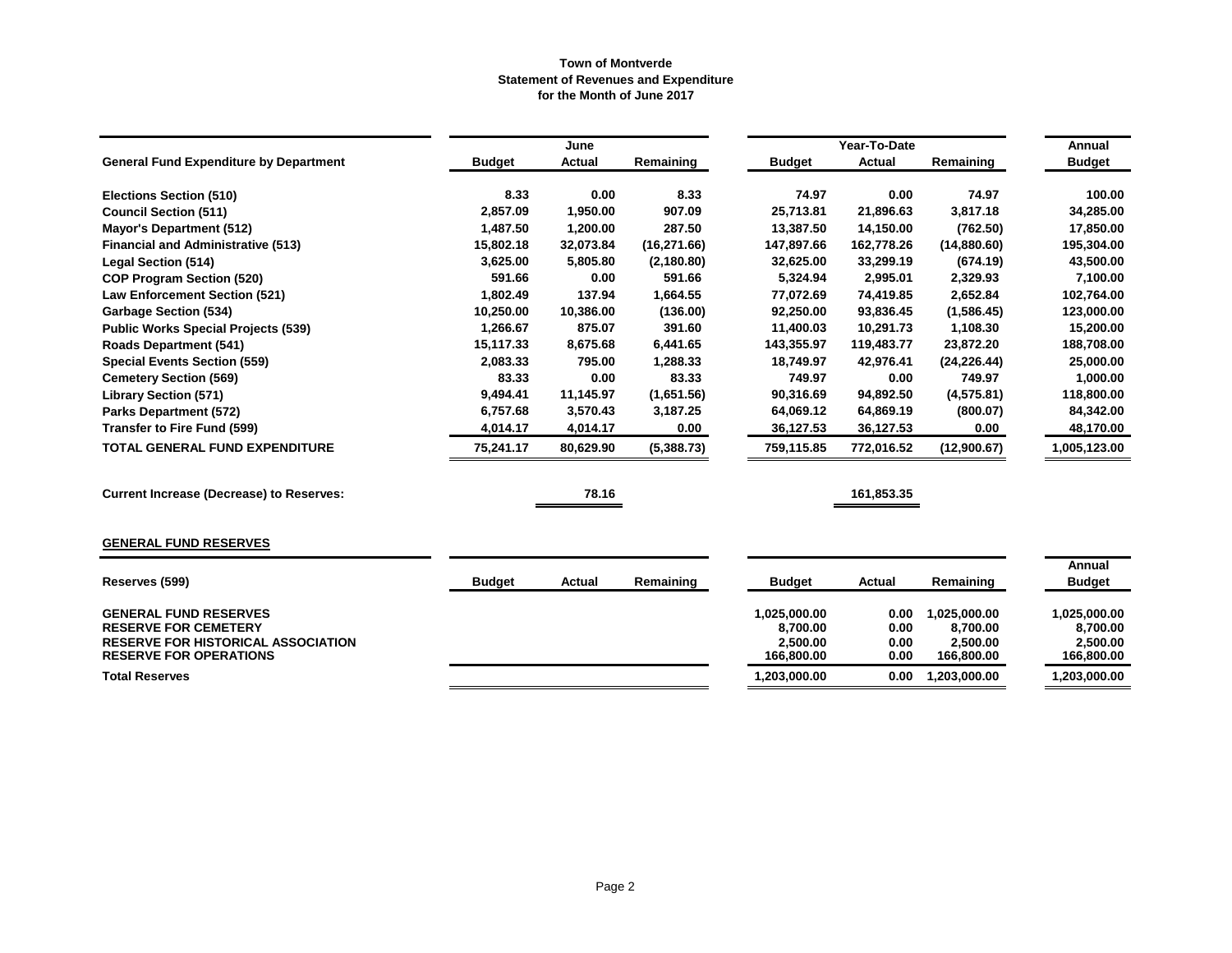## **BANK BALANCES**

|                                                 |              | June                |              |              | Year-To-Date |                |  |  |  |
|-------------------------------------------------|--------------|---------------------|--------------|--------------|--------------|----------------|--|--|--|
| <b>BANK BALANCES - Per Balance Sheet</b>        | Opening      | <b>Debit/Credit</b> | Closing      | Opening      | Debit/Credit | <b>Closing</b> |  |  |  |
| <b>Operating Account</b>                        | (4,042.03)   | (36,931.72)         | (40, 973.75) | 27.243.32    | (68, 217.07) | (40.973.75)    |  |  |  |
| <b>Money Market account</b>                     | 1,632,833.15 | 57,276.83           | .690.109.98  | 1.353.134.47 | 336.975.51   | .690,109.98    |  |  |  |
| <b>Deposit Account - Water Account Deposits</b> | 64.058.01    | (190.00)            | 63,868.01    | 68.289.01    | (4, 421.00)  | 63,868.01      |  |  |  |
| <b>Library Account</b>                          | 1.895.50     | (10.00)             | 1.885.50     | 1.975.50     | (90.00)      | 1,885.50       |  |  |  |
| Investment account                              | 277.672.75   | 0.00                | 277.672.75   | 277,672.75   | 0.00         | 277,672.75     |  |  |  |

## **EXPENDITURE BREAKDOWN BY DEPARTMENT**

|                                                     |               | June     |           |               | Year-To-Date  |           | Annual        |
|-----------------------------------------------------|---------------|----------|-----------|---------------|---------------|-----------|---------------|
| <b>Elections Section (510)</b>                      | <b>Budget</b> | Actual   | Remaining | <b>Budget</b> | Actual        | Remaining | <b>Budget</b> |
| <b>OPERATING EXPENDITURE</b>                        | 8.33          | 0.00     | 8.33      | 74.97         | 0.00          | 74.97     | 100.00        |
| <b>Total Elections Section Expenditure</b>          | 8.33          | 0.00     | 8.33      | 74.97         | 0.00          | 74.97     | 100.00        |
|                                                     |               | June     |           |               | Year-To-Date  |           | Annual        |
| <b>Council Section (511)</b>                        | <b>Budget</b> | Actual   | Remaining | <b>Budget</b> | <b>Actual</b> | Remaining | <b>Budget</b> |
| <b>CONTRACTURAL SERVICES (Council Stipends)</b>     | 2,350.00      | 1,950.00 | 400.00    | 21,150.00     | 20,319.73     | 830.27    | 28,200.00     |
| <b>TRAVEL</b>                                       | 416.67        | 0.00     | 416.67    | 3,750.03      | 1,576.90      | 2,173.13  | 5,000.00      |
| <b>PRINTING AND COPYING</b>                         | 16.67         | 0.00     | 16.67     | 150.03        | 0.00          | 150.03    | 200.00        |
| SUBSCRIPTIONS, MEMBERSHIP AND TRAINING              | 73.75         | 0.00     | 73.75     | 663.75        | 0.00          | 663.75    | 885.00        |
| <b>Total Council Department Expenditure</b>         | 2,857.09      | 1,950.00 | 907.09    | 25,713.81     | 21,896.63     | 3,817.18  | 34,285.00     |
|                                                     |               | June     |           |               | Year-To-Date  |           | Annual        |
| Mayor's Department (512)                            | <b>Budget</b> | Actual   | Remaining | <b>Budget</b> | Actual        | Remaining | <b>Budget</b> |
| <b>CONTRACTURAL SERVICES (Mayor's Stipend)</b>      | 1,200.00      | 1,200.00 | 0.00      | 10,800.00     | 10,800.00     | 0.00      | 14,400.00     |
| <b>OTHER CURRENT CHARGES (Employee Recognition)</b> | 250.00        | 0.00     | 250.00    | 2,250.00      | 3,000.00      | (750.00)  | 3,000.00      |
| <b>SUBSCRIPTIONS, MEMBERSHIPS AND TRAINING</b>      | 37.50         | 0.00     | 37.50     | 337.50        | 350.00        | (12.50)   | 450.00        |
| <b>Total Mayor's Department Expenditure</b>         | 1,487.50      | 1,200.00 | 287.50    | 13,387.50     | 14,150.00     | (762.50)  | 17,850.00     |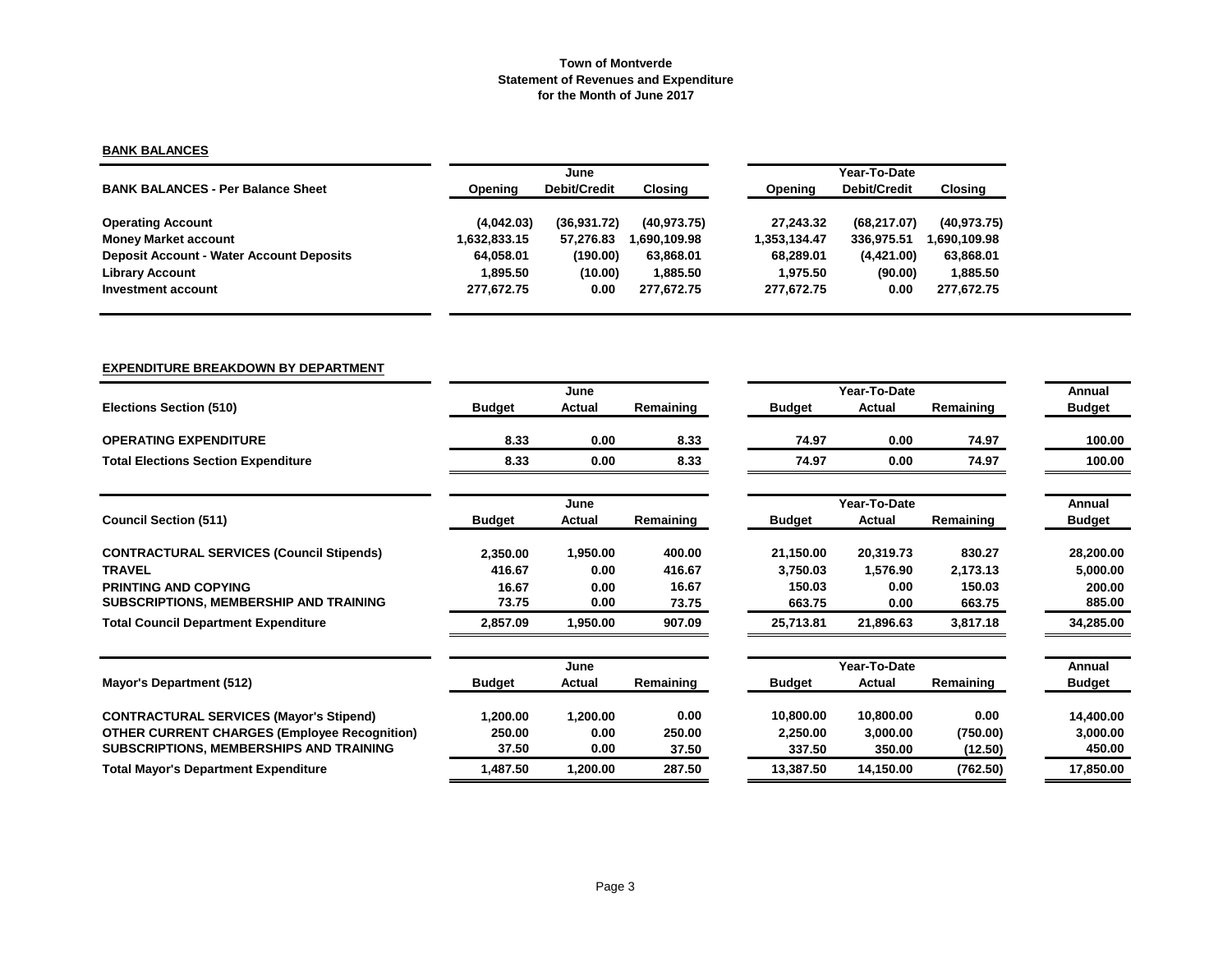|                                                            |               | June          |              |               | Year-To-Date  |              | Annual        |
|------------------------------------------------------------|---------------|---------------|--------------|---------------|---------------|--------------|---------------|
| <b>Financial and Administrative Department (513)</b>       | <b>Budget</b> | <b>Actual</b> | Remaining    | <b>Budget</b> | <b>Actual</b> | Remaining    | <b>Budget</b> |
| <b>REGULAR SALARIES &amp; WAGES</b>                        | 2,561.67      | 3,548.92      | (987.25)     | 23,055.03     | 23,785.14     | (730.11)     | 30,740.00     |
| <b>HEALTH INSURANCE</b>                                    | 656.92        | 386.04        | 270.88       | 5,912.28      | 4,030.10      | 1,882.18     | 7,883.00      |
| <b>RETIREMENT PLAN</b>                                     | 192.67        | 177.92        | 14.75        | 1,734.03      | 1,577.27      | 156.76       | 2,312.00      |
| <b>FICA MATCHING</b>                                       | 196.00        | 267.33        | (71.33)      | 1,764.00      | 1,797.45      | (33.45)      | 2,352.00      |
| <b>WORKERS COMPENSATION</b>                                | 17.83         | 0.00          | 17.83        | 160.47        | 1,929.00      | (1,768.53)   | 214.00        |
| PROFESSIONAL SERVICES: TOTAL (of italics below)            | 6,922.92      | 9,210.95      | (2, 288.03)  | 62,306.28     | 63,042.37     | (736.09)     | 83,075.00     |
| <b>Planning Consultant (See also DEO Grant Revenue)</b>    | 2,166.67      | 7,717.50      | (5,550.83)   | 19,500.03     | 40,825.00     | (21, 324.97) | 26,000.00     |
| Engineering (non-project)                                  | 4.166.67      | 1,485.00      | 2,681.67     | 37,500.03     | 21,261.06     | 16,238.97    | 50,000.00     |
| <b>Background Check and Bank Fees</b>                      | 6.25          | 8.45          | (2.20)       | 56.25         | 56.31         | (0.06)       | 75.00         |
| <b>Municode Services</b>                                   | 583.33        | 0.00          | 583.33       | 5,249.97      | 900.00        | 4,349.97     | 7,000.00      |
| <b>ACCOUNTING &amp; AUDITING</b>                           | 833.33        | 9,000.00      | (8, 166.67)  | 7,499.97      | 9,000.00      | (1,500.03)   | 10,000.00     |
| <b>CONTRACTUAL SERVICES: TOTAL (of italics below)</b>      | 604.17        | 998.15        | (393.98)     | 5,437.53      | 11,825.82     | (6,388.29)   | 7,250.00      |
| <b>Consulting Service</b>                                  | 416.67        | 875.00        | (458.33)     | 3,750.03      | 10,943.78     | (7, 193.75)  | 5,000.00      |
| <b>Janitorial Services</b>                                 | 166.67        | 123.15        | 43.52        | 1,500.03      | 676.57        | 823.46       | 2,000.00      |
| <b>Internet Domain</b>                                     | 20.83         | 0.00          | 20.83        | 187.47        | 205.47        | (18.00)      | 250.00        |
| <b>TRAVEL</b>                                              | 166.67        | 106.92        | 59.75        | 1,500.03      | 225.48        | 1,274.55     | 2,000.00      |
| TELEPHONE & CABLE INTERNET SERVICE                         | 500.00        | 500.61        | (0.61)       | 4,500.00      | 4,466.40      | 33.60        | 6,000.00      |
| <b>POSTAGE &amp; FREIGHT</b>                               | 250.00        | 204.50        | 45.50        | 2,250.00      | 1,694.42      | 555.58       | 3,000.00      |
| <b>UTILITIES</b>                                           | 441.67        | 406.66        | 35.01        | 3,975.03      | 3,054.10      | 920.93       | 5,300.00      |
| <b>RENTALS &amp; LEASES (Copier)</b>                       | 183.33        | 199.61        | (16.28)      | 1,649.97      | 1,907.43      | (257.46)     | 2,200.00      |
| <b>INSURANCE</b>                                           | 0.00          | 0.00          | 0.00         | 5,678.00      | 5,476.94      | 201.06       | 5,678.00      |
| <b>REPAIR &amp; MAINTENANCE: TOTAL (of italics below)</b>  | 1,541.67      | 6,909.04      | (5,367.37)   | 13,875.03     | 22,539.99     | (8,664.96)   | 18,500.00     |
| <b>USTI Software Maintenance Contract</b>                  | 250.00        | 0.00          | 250.00       | 2,250.00      | 2,440.00      | (190.00)     | 3,000.00      |
| <b>Pest Control/Termite Protection</b>                     | 54.17         | 0.00          | 54.17        | 487.53        | 601.96        | (114.43)     | 650.00        |
| <b>Alarm System</b>                                        | 100.00        | 51.41         | 48.59        | 900.00        | 859.72        | 40.28        | 1,200.00      |
| <b>Fire Equipment Inspections</b>                          | 4.17          | 0.00          | 4.17         | 37.53         | 35.00         | 2.53         | 50.00         |
| <b>Computer Maintenance</b>                                | 75.00         | 40.00         | 35.00        | 675.00        | 447.98        | 227.02       | 900.00        |
| <b>Repairs to Buildings</b>                                | 125.00        | 0.00          | 125.00       | 1,125.00      | 4,661.42      | (3, 536.42)  | 1,500.00      |
| Renovation of Auditorium (Chairs and Blinds)               | 833.33        | 6.817.63      | (5,984.30)   | 7,499.97      | 12,363.71     | (4,863.74)   | 10,000.00     |
| S.I.R.E Software Maintenance                               | 100.00        | 0.00          | 100.00       | 900.00        | 1,130.20      | (230.20)     | 1,200.00      |
| <b>PRINTING &amp; COPYING</b>                              | 116.67        | 0.00          | 116.67       | 1,050.07      | 945.02        | 105.05       | 1,400.00      |
| <b>OTHER CHARGES - Town Hall Exp. &amp; Recording Fees</b> | 208.33        | 52.30         | 156.03       | 1,874.97      | 2,165.09      | (290.12)     | 2,500.00      |
| <b>OFFICE SUPPLIES</b>                                     | 83.33         | 0.00          | 83.33        | 749.97        | 487.18        | 262.79       | 1,000.00      |
| <b>OPERATING SUPPLIES - Janitorial Supplies</b>            | 141.67        | 104.89        | 36.78        | 1,275.03      | 441.06        | 833.97       | 1,700.00      |
| <b>SUBSCRIPTIONS, MEMBERSHIPS, &amp; TRAINING</b>          | 183.33        | 0.00          | 183.33       | 1,649.97      | 2,388.00      | (738.03)     | 2,200.00      |
| <b>Total Financial &amp; Admin Expenditure</b>             | 15,802.18     | 32,073.84     | (16, 271.66) | 147,897.66    | 162,778.26    | (14,880.60)  | 195,304.00    |

# *Highlights:*

*Fees incurred for Planning Consultant for review of permit applications, site plans, variances, etc are reimbursed to the Town by the applicant*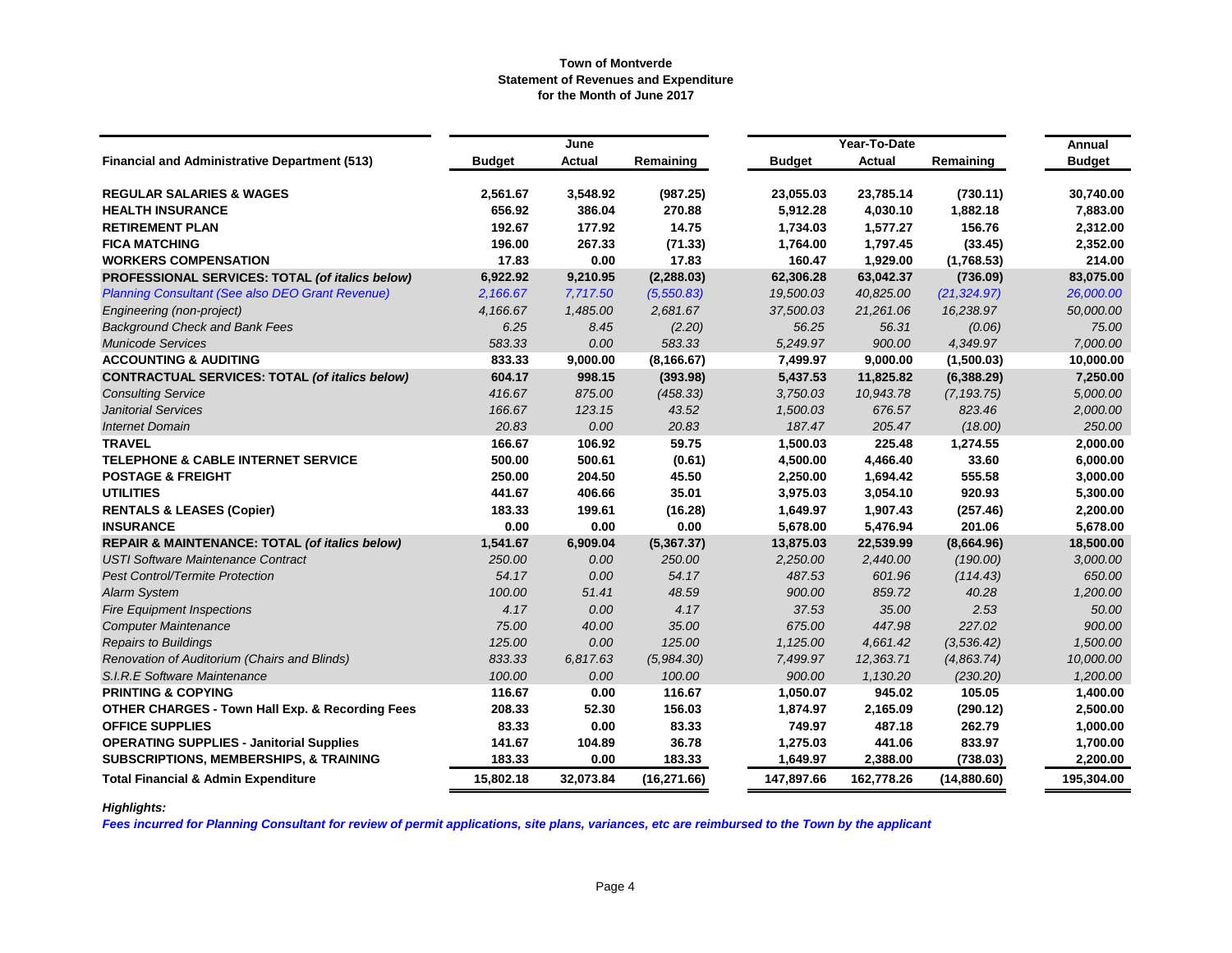|                                                      |               | June      |             |               | Year-To-Date  |            | Annual        |
|------------------------------------------------------|---------------|-----------|-------------|---------------|---------------|------------|---------------|
| <b>Legal Section (514)</b>                           | <b>Budget</b> | Actual    | Remaining   | <b>Budget</b> | <b>Actual</b> | Remaining  | <b>Budget</b> |
| <b>PROFESSIONAL SERVICES - Legal Councel</b>         | 3,333.33      | 5,805.80  | (2,472.47)  | 29,999.97     | 26,650.43     | 3,349.54   | 40,000.00     |
| <b>LEGAL ADVERTS</b>                                 | 291.67        | 0.00      | 291.67      | 2,625.03      | 6,648.76      | (4,023.73) | 3,500.00      |
| <b>Total Legal Section Expenditure</b>               | 3,625.00      | 5,805.80  | (2, 180.80) | 32,625.00     | 33,299.19     | (674.19)   | 43,500.00     |
|                                                      |               | June      |             |               | Year-To-Date  |            | Annual        |
| <b>COP Program Section (520)</b>                     | <b>Budget</b> | Actual    | Remaining   | <b>Budget</b> | <b>Actual</b> | Remaining  | <b>Budget</b> |
|                                                      |               |           |             |               |               |            | Annual        |
| <b>TELEPHONE</b>                                     | 8.33          | 0.00      | 8.33        | 74.97         | 2.64          | 72.33      | 100.00        |
| <b>REPAIR &amp; MAINTENANCE</b>                      | 83.33         | 0.00      | 83.33       | 749.97        | 2,630.84      | (1,880.87) | 1,000.00      |
| OTHER CHARGES AND OBLIGATIONS                        | 416.67        | 0.00      | 416.67      | 3,750.03      | 333.25        | 3,416.78   | 5,000.00      |
| <b>FUEL</b>                                          | 83.33         | 0.00      | 83.33       | 749.97        | 28.28         | 721.69     | 1,000.00      |
| <b>Total COP Program Expenditure</b>                 | 591.66        | 0.00      | 591.66      | 5,324.94      | 2,995.01      | 2,329.93   | 7,100.00      |
|                                                      |               | June      |             |               | Year-To-Date  |            | Annual        |
| <b>Law Enforcement Section (521)</b>                 | <b>Budget</b> | Actual    | Remaining   | <b>Budget</b> | <b>Actual</b> | Remaining  | <b>Budget</b> |
| <b>LAKE COUNTY SHERIFF'S CONTRACT Paid Quarterly</b> | 0.00          | 0.00      | 0.00        | 60,850.28     | 60,849.84     | 0.44       | 81,134.00     |
| <b>FUNDS FOR EXTRA DETAILS</b>                       | 1,666.66      | 0.00      | 1,666.66    | 14,999.94     | 12,265.18     | 2,734.76   | 20,000.00     |
| <b>TELEPHONE</b>                                     | 91.67         | 82.87     | 8.80        | 825.03        | 734.30        | 90.73      | 1,100.00      |
| <b>UTILITIES - Electricity</b>                       | 35.83         | 43.07     | (7.24)      | 322.47        | 289.12        | 33.35      | 430.00        |
| REPAIR & MAINTENANCE - Pest Control & Fire Ex. Insp. | 8.33          | 12.00     | (3.67)      | 74.97         | 281.41        | (206.44)   | 100.00        |
| <b>Total Law Enforcement Expenditure</b>             | 1,802.49      | 137.94    | 1,664.55    | 77,072.69     | 74,419.85     | 2,652.84   | 102,764.00    |
|                                                      |               | June      |             |               | Year-To-Date  |            | Annual        |
| <b>Garbage Section (534)</b>                         | <b>Budget</b> | Actual    | Remaining   | <b>Budget</b> | Actual        | Remaining  | <b>Budget</b> |
| <b>CONTRACTUAL SERVICES</b>                          | 10,250.00     | 10,386.00 | (136.00)    | 92,250.00     | 93,836.45     | (1,586.45) | 123,000.00    |
| <b>Total Garbage Section Expenditure</b>             | 10,250.00     | 10,386.00 | (136.00)    | 92,250.00     | 93,836.45     | (1,586.45) | 123,000.00    |
|                                                      |               | June      |             |               | Year-To-Date  |            | Annual        |
| <b>Public Works General Projects (539)</b>           | <b>Budget</b> | Actual    | Remaining   | <b>Budget</b> | Actual        | Remaining  | <b>Budget</b> |
| <b>REPAIRS AND MAINTENANCE</b>                       | 600.00        | 53.92     | 546.08      | 5,400.00      | 3,242.28      | 2,157.72   | 6,000.00      |
| <b>LAKE FLORENCE ELECTRICITY</b>                     | 500.00        | 778.09    | (278.09)    | 4,500.00      | 4,715.16      | (215.16)   | 6,000.00      |
| <b>ELECTRICITY AT PW BUILDING</b>                    | 41.67         | 43.06     | (1.39)      | 375.03        | 311.67        | 63.36      | 500.00        |
| <b>LANDSCAPING AT PW BUILDING</b>                    | 0.00          | 0.00      | 0.00        | 0.00          | 0.00          | 0.00       | 1,200.00      |
| <b>OPERATING SUPPLIES</b>                            | 125.00        | 0.00      | 125.00      | 1,125.00      | 2,022.62      | (897.62)   | 1,500.00      |
| <b>Total Public Works General Projects</b>           | 1,266.67      | 875.07    | 391.60      | 11,400.03     | 10,291.73     | 1,108.30   | 15,200.00     |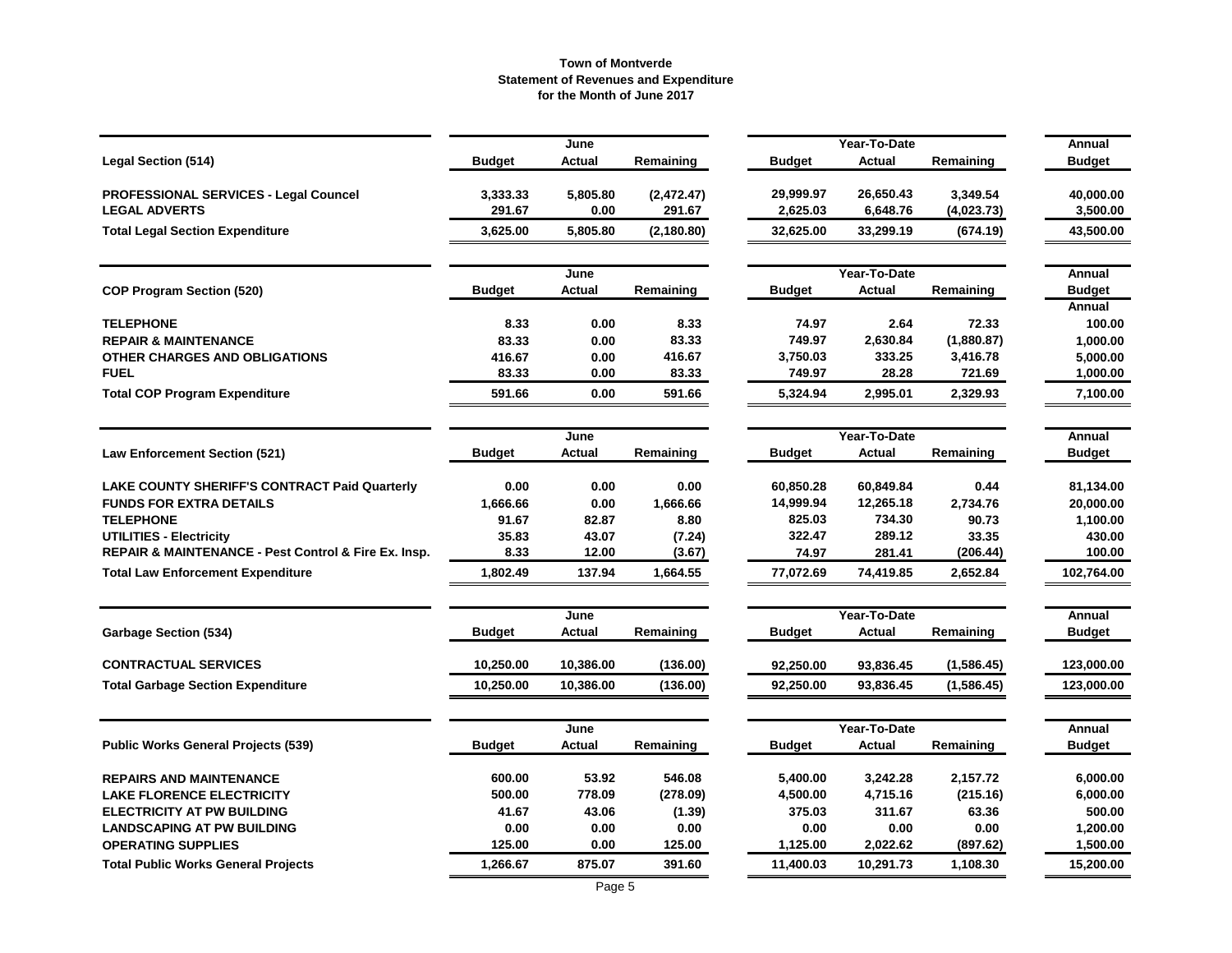|                                                                            |               | June          |            |               | Year-To-Date  |              | Annual        |
|----------------------------------------------------------------------------|---------------|---------------|------------|---------------|---------------|--------------|---------------|
| <b>Roads Department (541)</b>                                              | <b>Budget</b> | Actual        | Remaining  | <b>Budget</b> | <b>Actual</b> | Remaining    | <b>Budget</b> |
| <b>REGULAR SALARIES &amp; WAGES</b>                                        | 2,406.33      | 3,479.76      | (1,073.43) | 21,656.97     | 23,370.14     | (1,713.17)   | 28,876.00     |
| <b>RETIREMENT PLAN</b>                                                     | 181.00        | 176.25        | 4.75       | 1,629.00      | 1,568.59      | 60.41        | 2,172.00      |
| <b>UNIFORMS &amp; CLOTHING</b>                                             | 20.83         | 0.00          | 20.83      | 187.47        | 0.00          | 187.47       | 250.00        |
| <b>FICA MATCHING</b>                                                       | 184.17        | 264.13        | (79.96)    | 1,657.53      | 1,781.57      | (124.04)     | 2,210.00      |
| <b>WORKERS COMPENSATION</b>                                                | 133.33        | 0.00          | 133.33     | 1,199.97      | 1,506.00      | (306.03)     | 1,600.00      |
| <b>PROFESSIONAL SERVICES - Engineering</b>                                 | 416.67        | 0.00          | 416.67     | 3,750.03      | 0.00          | 3,750.03     | 5,000.00      |
| <b>CONTRACTUAL SERVICES - Removal of Trees, Lowry</b><br><b>UTILITIES:</b> | 833.33        | 0.00          | 833.33     | 7,499.97      | 10,525.45     | (3,025.48)   | 10,000.00     |
| <b>Street Lighting - Power</b>                                             | 1,041.67      | 985.43        | 56.24      | 9,375.03      | 8,936.85      | 438.18       | 12,500.00     |
| <b>Street Lighting - Equipment Rental &amp; Lease</b>                      | 2,250.00      | 1,981.12      | 268.88     | 20,250.00     | 17,592.27     | 2,657.73     | 27,000.00     |
| <b>INSURANCE</b>                                                           | 0.00          | 0.00          | 0.00       | 7,300.00      | 7,041.78      | 258.22       | 7,300.00      |
| <b>REPAIR AND MAINTENANCE - Truck Service</b>                              | 500.00        | 1,289.99      | (789.99)   | 4,500.00      | 5,090.20      | (590.20)     | 6,000.00      |
| <b>OPERATING SUPPLIES</b>                                                  | 62.50         | 499.00        | (436.50)   | 562.50        | 570.56        | (8.06)       | 750.00        |
| <b>FUEL</b>                                                                | 20.83         | 0.00          | 20.83      | 187.47        | 64.24         | 123.23       | 250.00        |
| <b>ROAD MATERIALS &amp; SUPPLIES</b>                                       | 650.00        | 0.00          | 650.00     | 5,850.00      | 8,650.55      | (2,800.55)   | 7,800.00      |
| <b>INFRASTRUCTURE - Road Repair</b>                                        | 6,250.00      | 0.00          | 6,250.00   | 56,250.00     | 32,785.57     | 23,464.43    | 75,000.00     |
| <b>AID TO GOVERNMENT AGENCIES - Grants</b>                                 | 166.67        | 0.00          | 166.67     | 1,500.03      | 0.00          | 1,500.03     | 2,000.00      |
| <b>Total Roads Department</b>                                              | 15,117.33     | 8,675.68      | 6,441.65   | 143,355.97    | 119,483.77    | 23,872.20    | 188,708.00    |
|                                                                            |               | June          |            |               | Year-To-Date  |              | Annual        |
| <b>Special Events Section (559)</b>                                        | <b>Budget</b> | Actual        | Remaining  | <b>Budget</b> | <b>Actual</b> | Remaining    | <b>Budget</b> |
| <b>MONTVERDE DAY &amp; CONCERTS IN THE PARK</b>                            | 2,083.33      | 795.00        | 1,288.33   | 18,749.97     | 42,976.41     | (24, 226.44) | 25,000.00     |
| <b>Total Special Events Section Expenditure</b>                            | 2,083.33      | 795.00        | 1,288.33   | 18,749.97     | 42,976.41     | (24, 226.44) | 25,000.00     |
| (Refer to Special Events in Revenue Section (page 1)                       |               |               |            |               |               |              |               |
|                                                                            |               | June          |            |               | Year-To-Date  |              | Annual        |
| <b>Cemetery Section (569)</b>                                              | <b>Budget</b> | <b>Actual</b> | Remaining  | <b>Budget</b> | Actual        | Remaining    | <b>Budget</b> |
| <b>Repairs and Maintenance</b>                                             | 83.33         | 0.00          | 83.33      | 749.97        | 0.00          | 749.97       | 1,000.00      |
| <b>Total Cemetery Section Expenditure</b>                                  | 83.33         | 0.00          | 83.33      | 749.97        | 0.00          | 749.97       | 1,000.00      |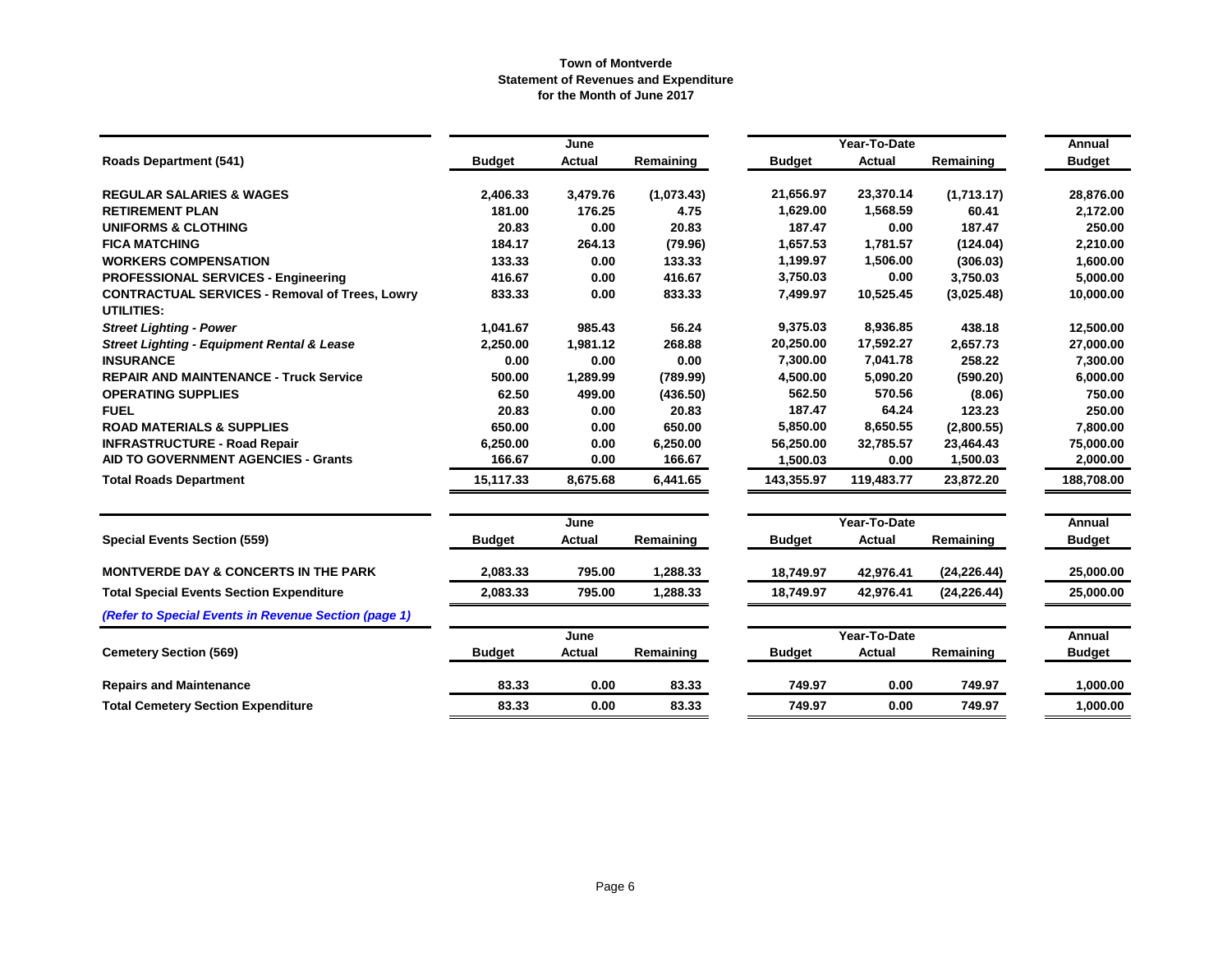|                                                   |               | June      |            |               | Annual                 |             |               |
|---------------------------------------------------|---------------|-----------|------------|---------------|------------------------|-------------|---------------|
| <b>Library Department (571)</b>                   | <b>Budget</b> | Actual    | Remaining  | <b>Budget</b> | Year-To-Date<br>Actual | Remaining   | <b>Budget</b> |
| <b>REGULAR SALARIES &amp; WAGES</b>               | 4,415.58      | 5,824.03  | (1,408.45) | 39,740.22     | 41,307.60              | (1, 567.38) | 52,987.00     |
| <b>HEALTH INSURANCE</b>                           | 1,260.08      | 1,265.48  | (5.40)     | 11,340.72     | 12,082.18              | (741.46)    | 15,121.00     |
| <b>RETIREMENT PLAN</b>                            | 246.50        | 311.55    | (65.05)    | 2,218.50      | 2,785.69               | (567.19)    | 2,958.00      |
| <b>FICA MATCHING</b>                              | 337.83        | 437.43    | (99.60)    | 3,040.47      | 3,138.26               | (97.79)     | 4,054.00      |
| <b>WORKERS COMPENSATION</b>                       | 10.83         | 0.00      | 10.83      | 97.47         | 140.00                 | (42.53)     | 130.00        |
| <b>CONTRACTUAL SERVICES:</b>                      |               |           |            |               |                        |             |               |
| <b>Cleaning Services</b>                          | 149.00        | 94.59     | 54.41      | 1,341.00      | 773.51                 | 567.49      | 1,788.00      |
| <b>TRAVEL</b>                                     | 16.67         | 0.00      | 16.67      | 150.03        | 0.00                   | 150.03      | 200.00        |
| TELEPHONE (80% of cost is rebated in revenues)    | 1,859.17      | 1,831.47  | 27.70      | 16,732.53     | 16,552.59              | 179.94      | 22,310.00     |
| <b>POSTAGE &amp; FREIGHT</b>                      | 16.67         | 0.00      | 16.67      | 150.03        | 0.00                   | 150.03      | 200.00        |
| <b>UTILITIES</b>                                  | 375.00        | 664.87    | (289.87)   | 3,375.00      | 3,721.24               | (346.24)    | 4,500.00      |
| <b>INSURANCE</b>                                  | 0.00          | 0.00      | 0.00       | 4,867.00      | 4,694.52               | 172.48      | 4,867.00      |
| REPAIR & MAINTENANCE: TOTAL (of italics below)    | 252.92        | 135.00    | 117.92     | 2,276.28      | 4,593.03               | (2,316.75)  | 3,035.00      |
| <b>Pest Control</b>                               | 19.58         | 0.00      | 19.58      | 176.22        | 241.53                 | (65.31)     | 235.00        |
| <b>General Repairs and Maintenance</b>            | 197.08        | 135.00    | 62.08      | 1,773.72      | 4,203.50               | (2, 429.78) | 2,365.00      |
| <b>Alarm System Fees</b>                          | 32.92         | 0.00      | 32.92      | 296.28        | 120.00                 | 176.28      | 395.00        |
| <b>Fire Extinguisher Inspection</b>               | 3.34          | 0.00      | 3.34       | 30.06         | 28.00                  | 2.06        | 40.00         |
| <b>PROMOTIONAL ACTIVITIES</b>                     | 58.33         | 0.00      | 58.33      | 524.97        | 848.55                 | (323.58)    | 700.00        |
| OTHER CURRENT CHARGES AND OBLIGATIONS             | 66.67         | 10.00     | 56.67      | 600.03        | 842.26                 | (242.23)    | 800.00        |
| <b>OFFICE SUPPLIES</b>                            | 83.33         | 39.72     | 43.61      | 749.97        | 199.31                 | 550.66      | 1,000.00      |
| <b>OPERATING SUPPLIES</b>                         | 33.33         | 284.74    | (251.41)   | 299.97        | 676.87                 | (376.90)    | 400.00        |
| <b>SUBSCRIPTIONS, MEMBERSHIPS, &amp; TRAINING</b> | 20.83         | 0.00      | 20.83      | 187.47        | 0.00                   | 187.47      | 250.00        |
| <b>MACHINERY AND EQUIPMENT</b>                    | 0.00          | 0.00      | 0.00       | 0.00          | 199.99                 | (199.99)    | 0.00          |
| <b>LIBRARY BOOKS AND MATERIALS</b>                | 291.67        | 247.09    | 44.58      | 2,625.03      | 2,336.90               | 288.13      | 3,500.00      |
| <b>Total Library Department Expenditure</b>       | 9,494.41      | 11,145.97 | (1,651.56) | 90,316.69     | 94,892.50              | (4,575.81)  | 118,800.00    |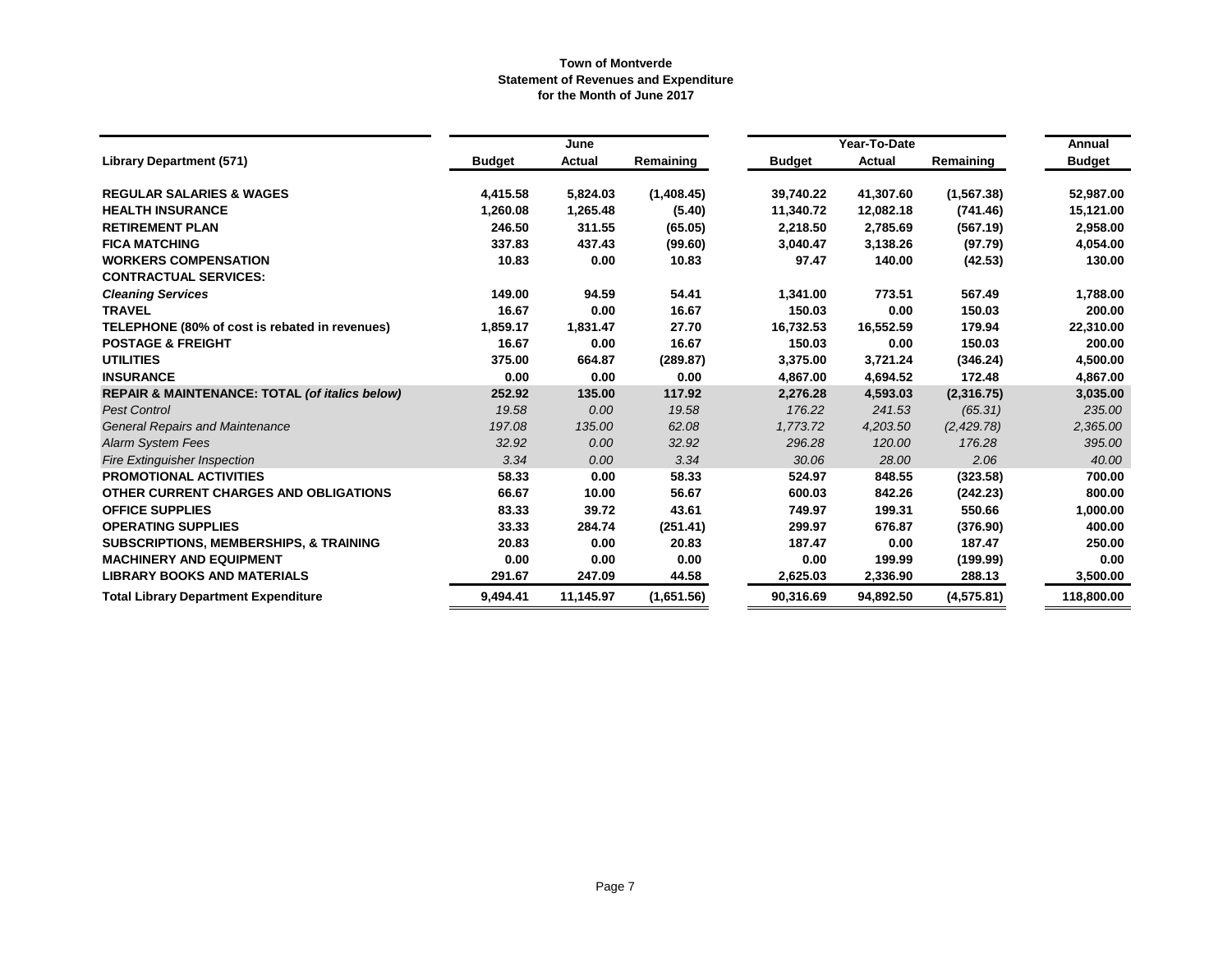|                                                              |               | June     |           |               | Year-To-Date |             | Annual        |
|--------------------------------------------------------------|---------------|----------|-----------|---------------|--------------|-------------|---------------|
| <b>Parks Department (572)</b>                                | <b>Budget</b> | Actual   | Remaining | <b>Budget</b> | Actual       | Remaining   | <b>Budget</b> |
| <b>PROFESSIONAL SERVICES</b>                                 | 416.67        | 0.00     | 416.67    | 3,750.03      | 0.00         | 3,750.03    | 5,000.00      |
| <b>CONTRACTUAL SERVICES:</b>                                 |               |          |           |               |              |             |               |
| <b>Tree Removal in Parks</b>                                 | 166.67        | 0.00     | 166.67    | 1,500.03      | 0.00         | 1,500.03    | 2,000.00      |
| Janitorial Services at the Community Building                | 116.00        | 94.57    | 21.43     | 1,044.00      | 721.83       | 322.17      | 1,392.00      |
| <b>TELEPHONE &amp; INTERNET</b>                              | 166.67        | 147.28   | 19.39     | 1,500.03      | 1,327.71     | 172.32      | 2,000.00      |
| <b>UTILITIES - Electric &amp; Gas</b>                        | 283.33        | 227.16   | 56.17     | 2,549.97      | 2,412.37     | 137.60      | 3,400.00      |
| <b>RENTALS &amp; LEASES</b>                                  | 16.67         | 0.00     | 16.67     | 150.03        | 0.00         | 150.03      | 200.00        |
| <b>INSURANCE</b>                                             | 0.00          | 0.00     | 0.00      | 3,250.00      | 3,129.68     | 120.32      | 3,250.00      |
| <b>REPAIR &amp; MAINTENANCE: TOTAL (of italics below)</b>    | 3,920.83      | 2,989.99 | 930.84    | 35,287.47     | 39,031.64    | (3,744.17)  | 47,050.00     |
| <b>Pest Control</b>                                          | 50.00         | 50.00    | 0.00      | 450.00        | 1,004.53     | (554.53)    | 600.00        |
| Clearing of Lakes                                            | 54.16         | 0.00     | 54.16     | 487.44        | 0.00         | 487.44      | 650.00        |
| <b>Tree Trimming</b>                                         | 166.67        | 0.00     | 166.67    | 1,500.03      | 0.00         | 1,500.03    | 2,000.00      |
| <b>Fire Extinguisher Inspection</b>                          | 16.67         | 0.00     | 16.67     | 150.03        | 14.00        | 136.03      | 200.00        |
| Maintenance of Vehicles                                      | 133.33        | 0.00     | 133.33    | 1,199.97      | 493.79       | 706.18      | 1,600.00      |
| <b>Repairs to Community Building</b>                         | 133.33        | 139.99   | (6.66)    | 1,199.97      | 4,376.69     | (3, 176.72) | 1,600.00      |
| <b>Maintainance of Parks</b>                                 | 291.67        | 0.00     | 291.67    | 2,625.03      | 7,805.41     | (5, 180.38) | 3,500.00      |
| Mowing                                                       | 3,075.00      | 2,800.00 | 275.00    | 27,675.00     | 25,337.22    | 2,337.78    | 36,900.00     |
| <b>OTHER CURRENT CHARGES &amp; OBLIGATIONS</b>               | 4.17          | 0.00     | 4.17      | 37.53         | 80.00        | (42.47)     | 50.00         |
| <b>OPERATING SUPPLIES</b>                                    | 166.67        | 0.00     | 166.67    | 1,500.03      | 1,340.45     | 159.58      | 2,000.00      |
| <b>FUEL</b>                                                  | 250.00        | 111.43   | 138.57    | 2,250.00      | 592.51       | 1,657.49    | 3,000.00      |
| <b>CAPITAL OUTLAY - Truskett Park Fence &amp; Playground</b> | 1,250.00      | 0.00     | 1,250.00  | 11,250.00     | 16,233.00    | (4,983.00)  | 15,000.00     |
| <b>Total Parks Department</b>                                | 6,757.68      | 3,570.43 | 3,187.25  | 64,069.12     | 64,869.19    | (800.07)    | 84,342.00     |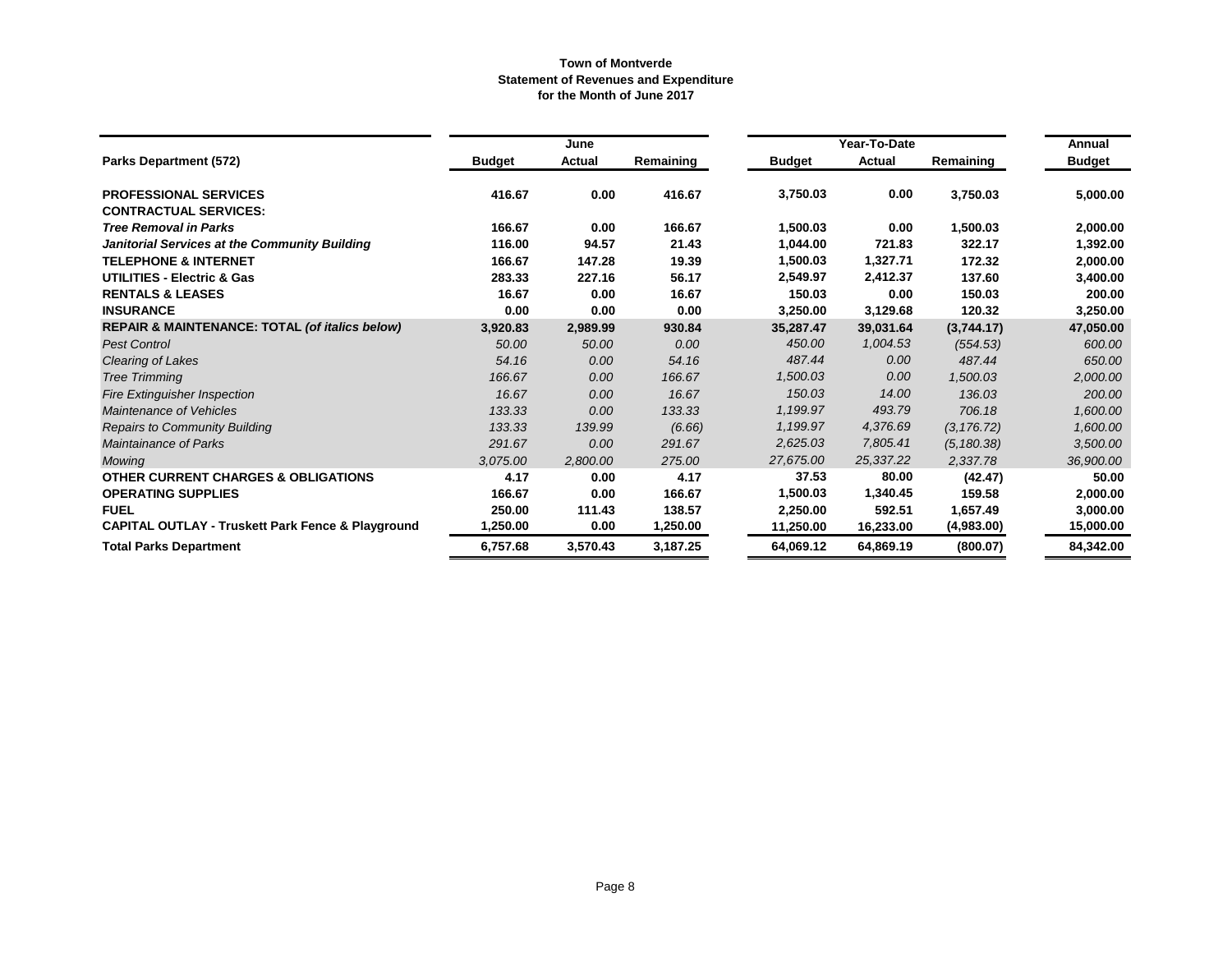## **WATER DEPARTMENT**

|                                      |               | June      |             |               | Year-To-Date |           | Annual        |
|--------------------------------------|---------------|-----------|-------------|---------------|--------------|-----------|---------------|
| <b>Water Fund Revenues</b>           | <b>Budget</b> | Actual    | Remaining   | <b>Budget</b> | Actual       | Remaining | <b>Budget</b> |
| <b>WATER SERVICE CHARGES</b>         | 24.750.00     | 35.657.49 | 10.907.49   | 222.750.00    | 265,226.62   | 42.476.62 | 297,000.00    |
| <b>CONNECTION/DISCONNECTION FEES</b> | 375.00        | 742.00    | 367.00      | 3.375.00      | 3,465.00     | 90.00     | 4.500.00      |
| <b>WATER IMPACT FEES</b>             | 1,133.33      | 0.00      | (1, 133.33) | 10.199.97     | 22,660.00    | 12,460.03 | 13,600.00     |
| <b>INSTALLATION CHARGES</b>          | 525.00        | 0.00      | (525.00)    | 4.725.00      | 10.500.00    | 5.775.00  | 6.300.00      |
| <b>INTEREST EARNINGS</b>             | 125.00        | 169.38    | 44.38       | 1.125.00      | 1,431.86     | 306.86    | 1,500.00      |
| <b>MISCELLANEOUS REVENUE</b>         | 33.33         | 0.00      | (33.33)     | 299.97        | 0.00         | (299.97)  | 400.00        |
| <b>Total Water Fund Revenues</b>     | 26,941.66     | 36.568.87 | 9.627.21    | 242.474.94    | 303.283.48   | 60,808.54 | 323,300.00    |

|                                                       |               | June      |             |               | Annual     |             |               |
|-------------------------------------------------------|---------------|-----------|-------------|---------------|------------|-------------|---------------|
| <b>Water Fund Expenditure (533)</b>                   | <b>Budget</b> | Actual    | Remaining   | <b>Budget</b> | Actual     | Remaining   | <b>Budget</b> |
| <b>REGULAR SALARIES &amp; WAGES</b>                   | 10,497.00     | 23,529.59 | (13,032.59) | 94,473.00     | 109,394.17 | (14.921.17) | 125,964.00    |
| <b>HEALTH INSURANCE</b>                               | 1,944.17      | 1,708.51  | 235.66      | 17,497.53     | 16,402.23  | 1,095.30    | 23,330.00     |
| <b>RETIREMENT PLAN</b>                                | 790.00        | 754.28    | 35.72       | 7,110.00      | 6,529.85   | 580.15      | 9,480.00      |
| UNIFORMS & CLOTHINGS                                  | 166.67        | 0.00      | 166.67      | 1,500.03      | 0.00       | 1,500.03    | 2,000.00      |
| <b>FICA MATCHING</b>                                  | 803.00        | 1,790.68  | (987.68)    | 7,227.00      | 8,312.10   | (1,085.10)  | 9,636.00      |
| <b>WORKERS COMPENSATION</b>                           | 208.33        | 0.00      | 208.33      | 1,874.97      | 2,206.00   | (331.03)    | 2,500.00      |
| PROFESSIONAL SERVICES: TOTAL (of italics below)       | 1,183.33      | 6,751.15  | (5, 567.82) | 10,649.97     | 16,596.16  | (5,946.19)  | 14,200.00     |
| <b>Engineering Services - As Necessary</b>            | 833.33        | 5,832.40  | (4,999.07)  | 7,499.97      | 12, 133.90 | (4, 633.93) | 10,000.00     |
| <b>Bank Fees</b>                                      | 333.33        | 918.75    | (585.42)    | 2,999.97      | 4,462.26   | (1,462.29)  | 4,000.00      |
| Annual Consumer Confidence Report                     | 16.67         | 0.00      | 16.67       | 150.03        | 0.00       | 150.03      | 200.00        |
| <b>ACCOUNTING &amp; AUDITING</b>                      | 666.67        | 9,000.00  | (8,333.33)  | 5,333.36      | 9,000.00   | (3,666.64)  | 8,000.00      |
| <b>CONTRACTUAL SERVICES: TOTAL (of italics below)</b> | 712.50        | 650.00    | 62.50       | 6,412.50      | 6,386.49   | 26.01       | 8,550.00      |
| <b>Well/Water Testing - Plant Technicians</b>         | 650.00        | 650.00    | 0.00        | 5,850.00      | 6,090.00   | (240.00)    | 7,800.00      |
| Digging for Water Lines                               | 20.83         | 0.00      | 20.83       | 187.47        | 0.00       | 187.47      | 250.00        |
| <b>Software Payments</b>                              | 41.67         | 0.00      | 41.67       | 375.03        | 296.49     | 78.54       | 500.00        |
| <b>TRAVEL</b>                                         | 200.00        | 235.00    | (35.00)     | 1,800.00      | 235.00     | 1,565.00    | 2,400.00      |
| <b>TELEPHONE</b>                                      | 250.00        | 233.03    | 16.97       | 2,250.00      | 2,074.27   | 175.73      | 3,000.00      |
| <b>POSTAGE &amp; FREIGHT</b>                          | 300.00        | 204.50    | 95.50       | 2,700.00      | 3,522.50   | (822.50)    | 3,600.00      |
| <b>UTILITIES</b>                                      | 1,250.00      | 1,231.75  | 18.25       | 11,250.00     | 11,803.14  | (553.14)    | 15,000.00     |
| <b>RENTALS &amp; LEASES - Copier Machine</b>          | 208.33        | 199.60    | 8.73        | 1,874.97      | 1,907.43   | (32.46)     | 2,500.00      |
| <b>INSURANCE</b>                                      | 0.00          | 0.00      | 0.00        | 10,140.00     | 9,780.25   | 359.75      | 10,140.00     |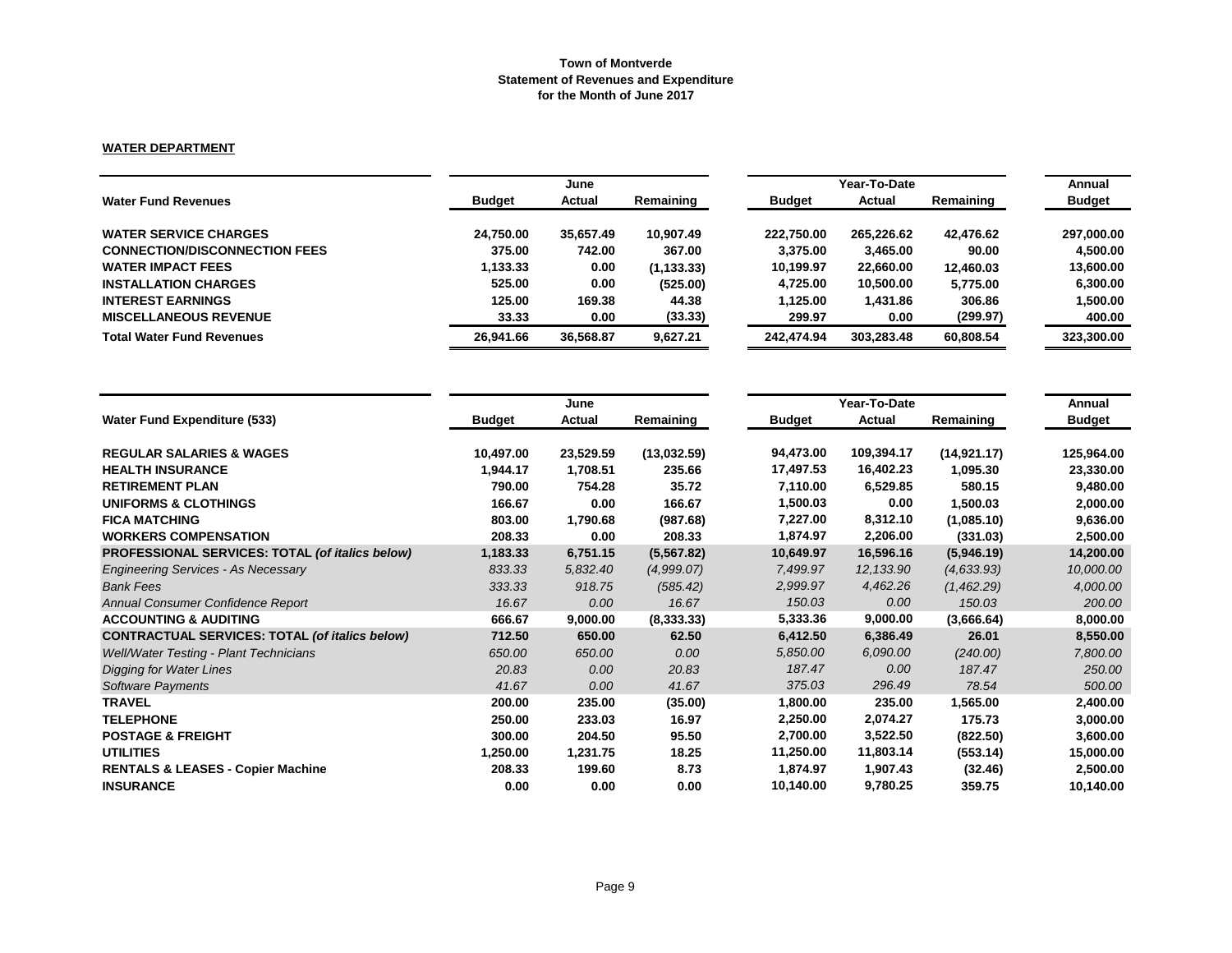| <b>REPAIR &amp; MAINTENANCE: TOTAL (of italics below)</b> | 2,275.00  | 12.00     | 2,263.00     | 20,475.00  | 24,509.60  | (4,034.60) | 27,300.00  |
|-----------------------------------------------------------|-----------|-----------|--------------|------------|------------|------------|------------|
| <b>Pest Control</b>                                       | 12.50     | 12.00     | 0.50         | 112.50     | 108.00     | 4.50       | 150.00     |
| Well, Water Main Repairs                                  | 375.00    | 0.00      | 375.00       | 3,375.00   | 8,199.53   | (4,824.53) | 4,500.00   |
| Software Maintenance - EZ Route, USTI                     | 275.00    | 0.00      | 275.00       | 2,475.00   | 2,699.25   | (224.25)   | 3,300.00   |
| <b>Water Tank Maintenance</b>                             | 1,050.00  | 0.00      | 1,050.00     | 9,450.00   | 7,746.20   | 1,703.80   | 12,600.00  |
| <b>Pipe Repairs</b>                                       | 166.67    | 0.00      | 166.67       | 1,500.03   | 3,861.94   | (2,361.91) | 2,000.00   |
| <b>Vehicle Repairs</b>                                    | 166.67    | 0.00      | 166.67       | 1,500.03   | 993.68     | 506.35     | 2,000.00   |
| Water Pump Motor Maintenance                              | 0.00      | 0.00      | 0.00         | 0.00       | 0.00       | 0.00       | 0.00       |
| <b>Fire Extinguisher Inspection</b>                       | 4.16      | 0.00      | 4.16         | 37.44      | 141.00     | (103.56)   | 50.00      |
| <b>Computer Repair</b>                                    | 100.00    | 0.00      | 100.00       | 900.00     | 760.00     | 140.00     | 1,200.00   |
| <b>APS Major PMI Inspection</b>                           | 125.00    | 0.00      | 125.00       | 1,125.00   | 0.00       | 1,125.00   | 1,500.00   |
| <b>PRINTING &amp; COPYING</b>                             | 100.00    | 0.00      | 100.00       | 900.00     | 945.02     | (45.02)    | 1,200.00   |
| <b>OTHER CURRENT CHARGES: TOTAL (of italics below)</b>    | 700.00    | 0.00      | 700.00       | 6,300.00   | (135.00)   | 6,435.00   | 8,400.00   |
| Licenses                                                  | 200.00    | 0.00      | 200.00       | 1,800.00   | 0.00       | 1,800.00   | 2,400.00   |
| Recording of Water Liens etc.                             | 25.00     | 0.00      | 25.00        | 225.00     | (135.00)   | 360.00     | 300.00     |
| <b>MS4 Stormwater Permit</b>                              | 475.00    | 0.00      | 475.00       | 4,275.00   | 0.00       | 4,275.00   | 5,700.00   |
| <b>OFFICE SUPPLIES</b>                                    | 158.33    | 0.00      | 158.33       | 1,424.97   | 183.40     | 1,241.57   | 1,900.00   |
| <b>OPERATING SUPPLIES</b>                                 | 700.00    | 521.44    | 178.56       | 6,300.00   | 4,606.69   | 1,693.31   | 8,400.00   |
| <b>FUEL</b>                                               | 208.33    | 94.72     | 113.61       | 1,874.97   | 920.20     | 954.77     | 2,500.00   |
| <b>SUBSCRIPTIONS, MEMBERSHIPS, &amp; TRAINING</b>         | 191.67    | 544.00    | (352.33)     | 1,725.03   | 544.00     | 1,181.03   | 2,300.00   |
| MACHINERY AND EQUIPMENT: TOTAL (of italics below)         | 6,126.67  | 0.00      | 6,126.67     | 55,140.03  | 631.59     | 54,508.44  | 73,520.00  |
| <b>SCADA Alarm</b>                                        | 3.333.33  | 0.00      | 3,333.33     | 29,999.97  | 0.00       | 29,999.97  | 40,000.00  |
| Line Locator                                              | 416.67    | 0.00      | 416.67       | 3,750.03   | 0.00       | 3,750.03   | 5,000.00   |
| <b>Backflow Check Valves</b>                              | 710.00    | 0.00      | 710.00       | 6,390.00   | 0.00       | 6,390.00   | 8,520.00   |
| <b>Water Meters</b>                                       | 1,666.67  | 0.00      | 1,666.67     | 15,000.03  | 631.59     | 14,368.44  | 20,000.00  |
| <b>Total Water Fund Expenditure</b>                       | 29,640.00 | 47,460.25 | (17, 820.25) | 276,233.33 | 236,355.09 | 39,878.24  | 365,820.00 |

# **WATER FUND RESERVES**

| Reserves (599)                     | <b>Budget</b> | Actual | Remaining | <b>Budget</b> | Actual | Remaining  | Annual<br><b>Budget</b> |
|------------------------------------|---------------|--------|-----------|---------------|--------|------------|-------------------------|
| <b>WATER FUND RESERVES</b>         |               |        |           | 210.600.00    | 0.00   | 210.600.00 | 210,600,00              |
| <b>RESERVE FOR IMPACT FEES</b>     |               |        |           | 90.400.00     | 0.00   | 90.400.00  | 90.400.00               |
| <b>RESERVE FOR BLACKSTILL EAST</b> |               |        |           | 250,000,00    | 0.00   | 250,000,00 | 250,000,00              |
| <b>RESERVE FOR OPERATIONS</b>      |               |        |           | 88,300,00     | 0.00   | 88,300,00  | 88,300,00               |
| <b>Total Reserves</b>              |               |        |           | 639.300.00    | 0.00   | 639,300.00 | 639.300.00              |
|                                    |               |        |           |               |        |            |                         |